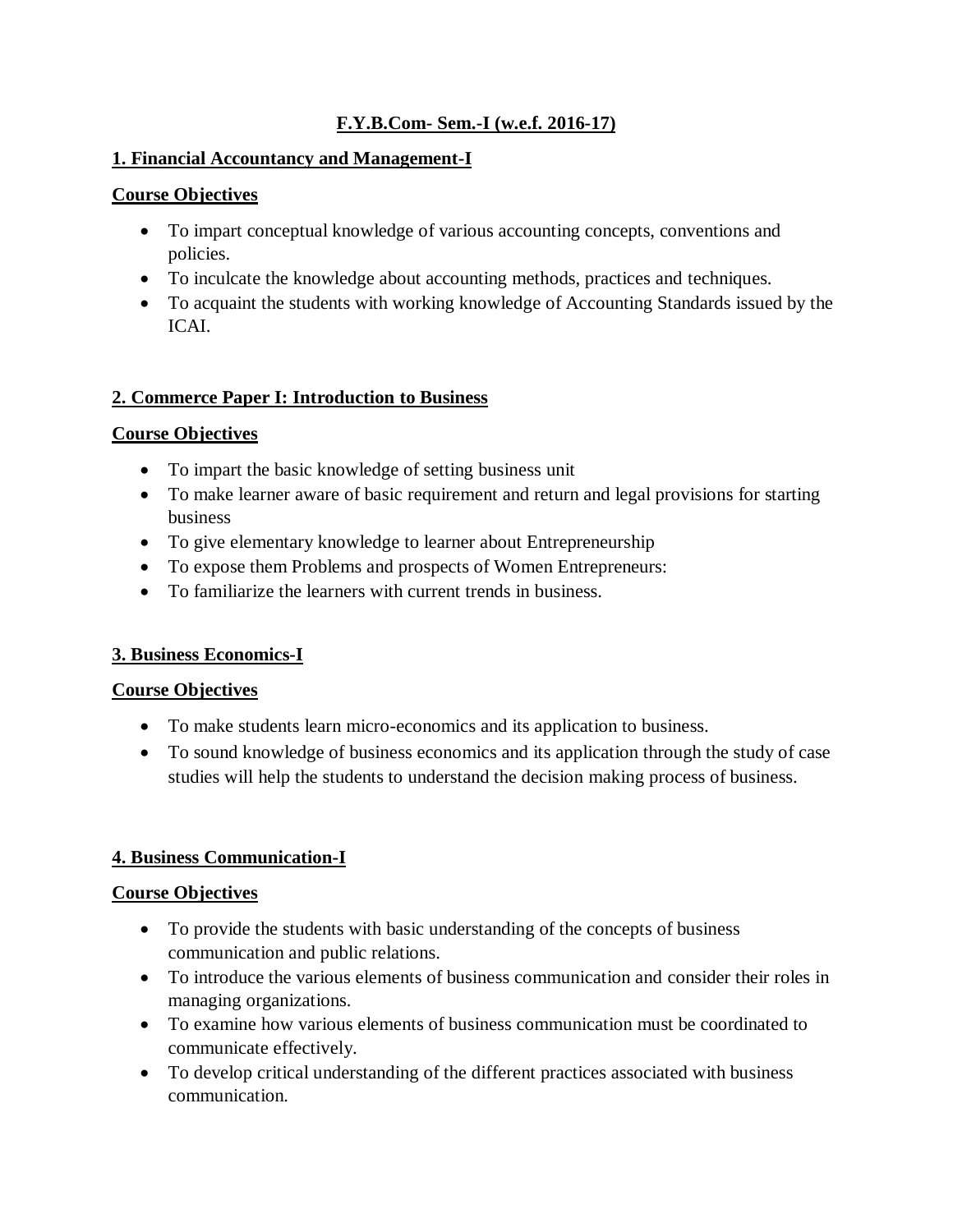- To demonstrate effective use of communication technology.
- After successful completion of the course, the learner should be able to enhance his Listening, Speaking, Reading and Writing skills to meet the challenges of the world.

#### **5. Environmental Studies -I**

#### **Course Objectives**

- To impart the basic knowledge on role of Environment and Ecosystem
- To expose them to Renewable and Non-Renewable resources
- To familiarize the learners with relation between Population and the Environment
- To make learner aware of impact of urbanization on Environment

### **6. Mathematical and Statistical Techniques-I**

#### **Course Objectives**

- To introduce Mathematics and Statistics to undergraduate students of commerce so that they can use them in the field of commerce and industry to solve the real life problems.
- To develop the skill of analyzing statistical data.
- To familiarize the students different Decision making situation and the different methods to solve and take proper decision.

### **7. Foundation Course-I**

#### **Course Objectives**

- To understand multi-lingual, multi-ethnic, multi-religious, multi- cultural nature and political system of Indian Society.
- To study disparity in the society and important aspects of Indian Constitution.

# **F.Y.B.Com- Sem.-II (w.e.f. 2016-17)**

#### **1. Financial Accountancy and Management-II**

- To impart conceptual knowledge of various accounting concepts, conventions and policies.
- To inculcate the knowledge about accounting methods, practices and techniques.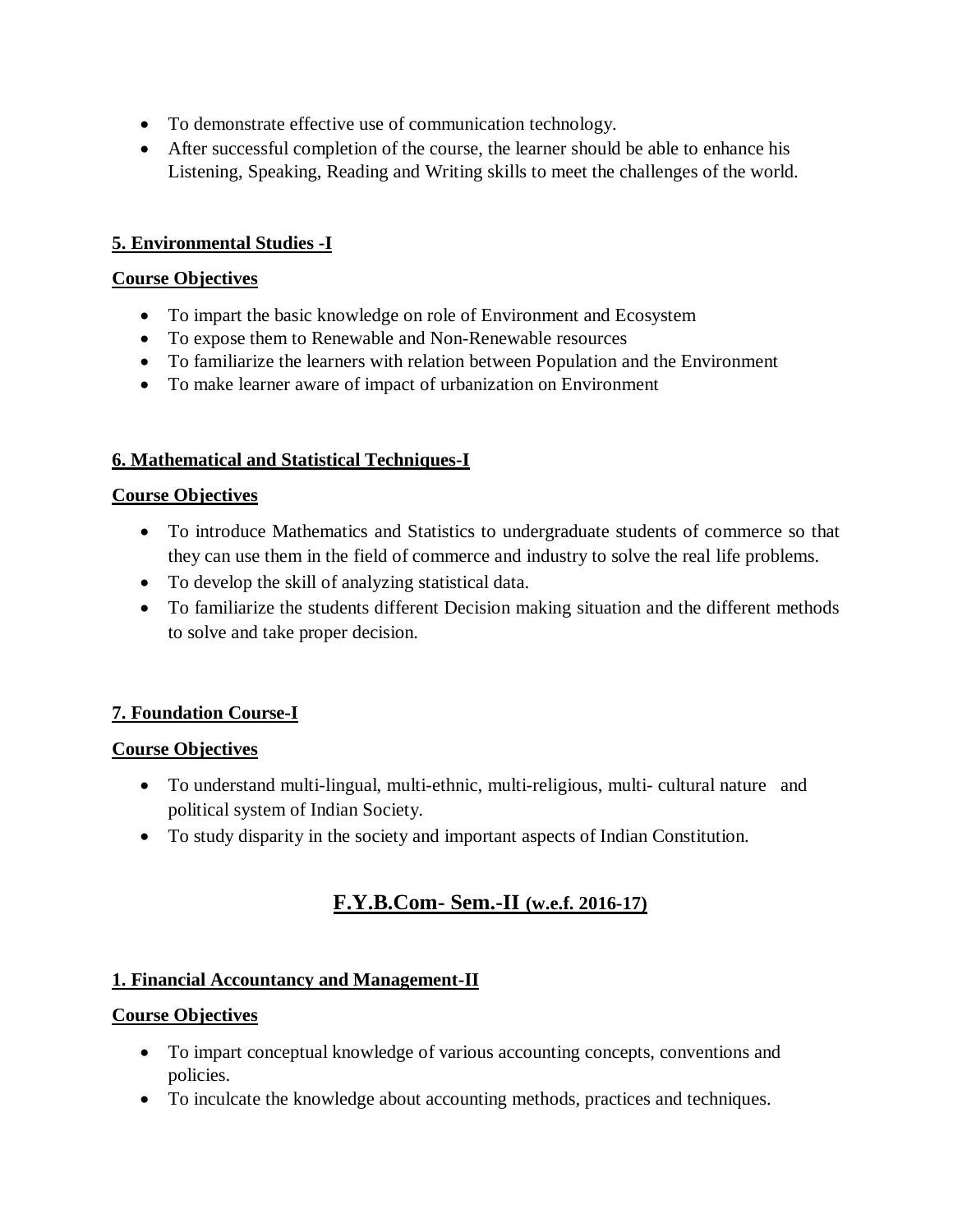To acquaint the students with working knowledge of Accounting Standards issued by the ICAI.

### **2. Commerce Paper II: Introduction to Services**

### **Course Objectives**

- To acquaint the students with the fundamentals of services
- To develop analytical ability to plan for various services strategies
- To familiarize the learners with current trends in services.
- To make students aware of present status of E-Commerce in India.

### **3. Business Economics-II**

### **Course Objectives**

- To students of commerce to equip them to understand the working of a business unit in the economy.
- To the study of scientific management has been extended far beyond private business enterprises to public utilities, government and voluntary organisations. It is therefore essential for student of commerce to understand the basic principles of the market economy.

### **4. Business Communication-II**

### **Course Objectives**

- To develop awareness of the complexity of the communication process.
- To develop effective listening skills in students so as to enable them to comprehend instructions and become a critical listener.
- To develop effective oral skills so as to enable students to speak confidently interpersonally as well as in large groups.
- To develop effective writing skills so as to enable students to write in clear, concise, persuasive and audience centered manner.
- To demonstrate effective use of communication technology.
- After successful completion of the course, the learner should be able to enhance his Listening, Speaking, Reading and Writing skills to meet the challenges of the world.

### **5. Environmental Studies -II**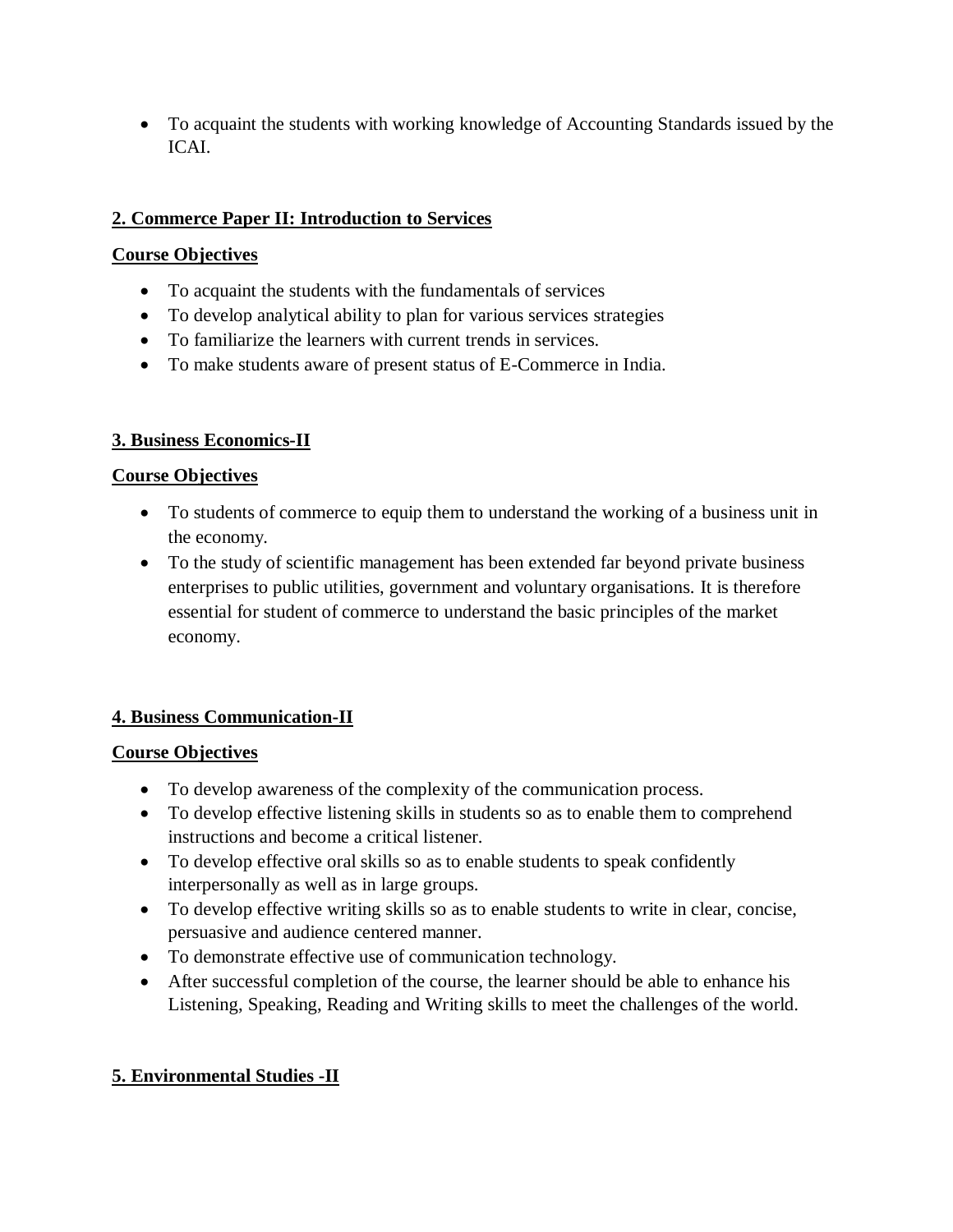#### **Course Objectives**

- To acquaint the students with the fundamentals of Waste Management
- To make learner aware of different Environment Movement
- To familiarize the learners with relation between Environment and Tourism
- To expose them on impact of Industrial Development on Agriculture

### **6. Mathematical and Statistical Techniques-II**

### **Course Objectives**

- To introduce Financial Mathematics and develop skill to solve financial problems.
- To introduce commercials functions, derivatives and application of derivatives in optimization of business problems.
- To use statistical methods to find correlation between two variables form regression equations and predicting the value of dependent variable.
- To introduce time series analysis and Index Numbers
- To introduce elementary probability distribution.

### **7. Foundation Course-II**

### **Course Objectives**

- To cultivate a basic understanding about issues related economic changes and its impact on the different sector.
- To make them understand different evolution of Human Right concept
- Gain an overview of significant behavioural skills required to lead a happy life

# **S.Y.B.Com- Sem.-III (w.e.f. 2017-18)**

### **1. Accountancy and Financial Management-III**

- To impart conceptual knowledge of various accounting concepts, conventions and policies.
- To inculcate the knowledge about accounting methods, practices and techniques particularly pertaining to partnership firms.
- To acquaint the students with working knowledge of Accounting Standards issued by the ICAI.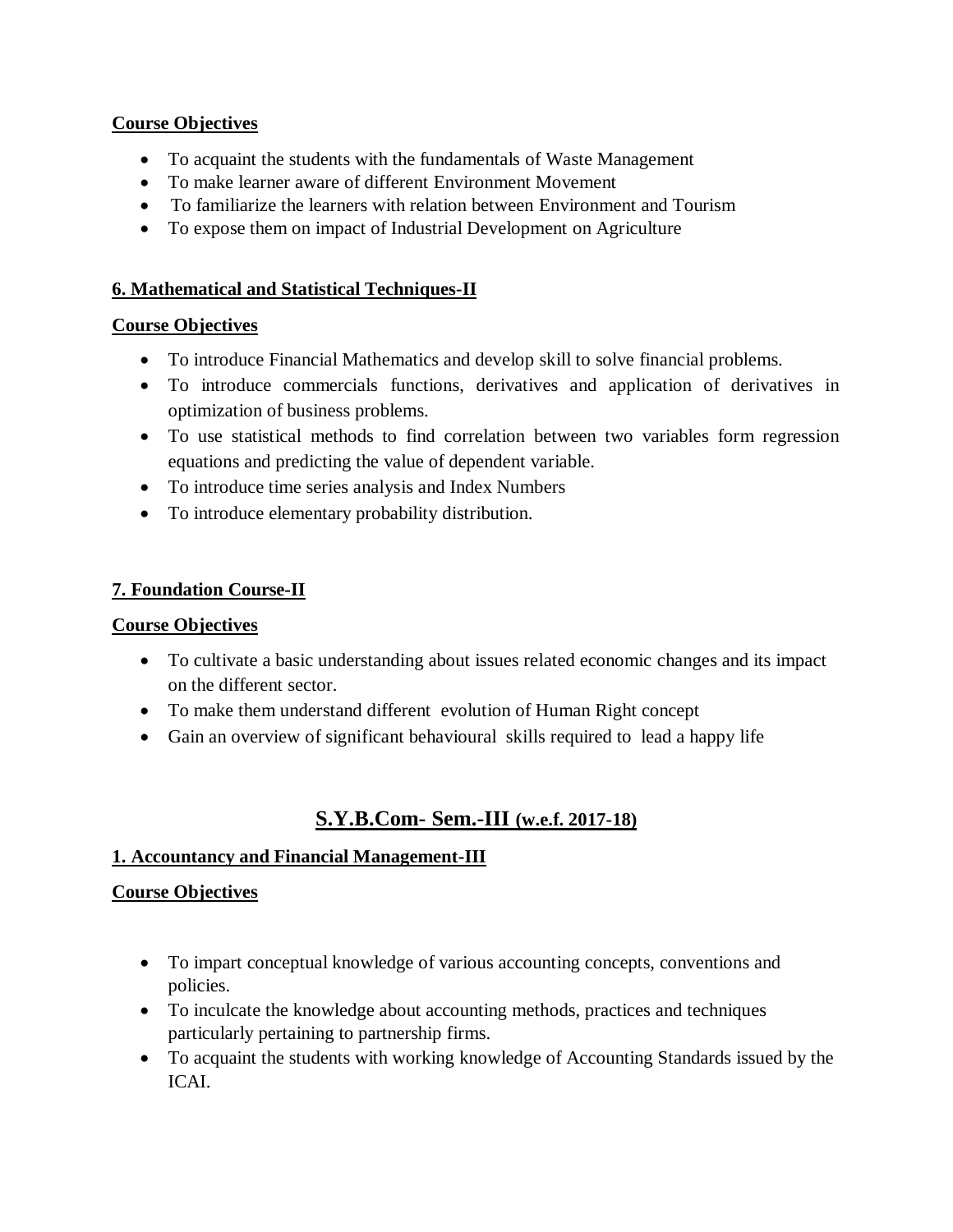### **2. Introduction to Management Accounting**

#### **Course Objectives**

- To understand the functions, advantages, limitations of Management Accounting.
- To acquaint the students to basic techniques of analysis and interpretation of financial statements including ratio analysis.
- To enable them to know the concept of Capital Budgeting with reference to time value of money.

#### **3. Commerce –III (Management: Functions and Challenges)**

### **Course Objectives**

- To make the learners aware about conceptual knowledge and evolution of Management.
- To familiarize the learners with the functions in Management.

### **4. Business Economics- III** (**Elements of Macro Economics)**

#### **Course Objectives**

- To examine the economy as a whole and inspire a consistent way of thinking about key macroeconomic phenomena.
- To introduce basic analytical tools of macro economics to evaluate macro economic conditions such as inflation, unemployment and growth and to familiarize students with certain common features of economic occurrence in the real world.

#### **5. Advertising– I Skill Enhancement Courses (SEC)**

#### **Course Objective**

- To expose them to various tools of IMC
- To make the leaner aware of role of advertising in contemporary scenario
- To understand and examine the growing importance of advertising
- To acquaint students with future and career in advertising
- To familiarize the learners with current trends in advertising.

#### **6. Computer Programming**

- To introduce students to the foundations of computing,
- To develop basic programming and problem‐ solving skill.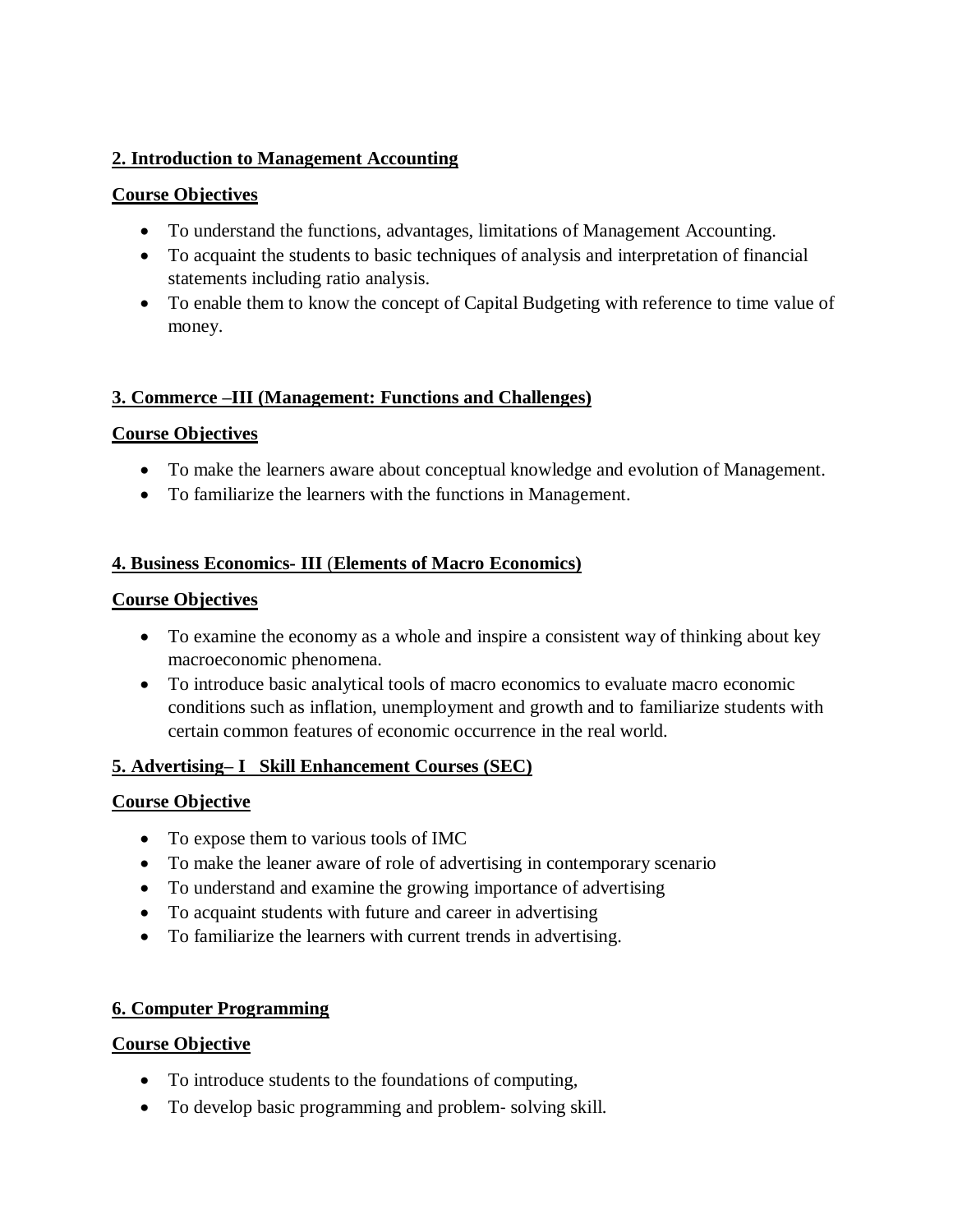#### **7. Foundation Course-III**

#### **Course Objective**

- To develop a basic understanding about issues related to human rights violations, ecology and urban‐rural disparities in access to health and education
- To gain an overview of significant skills required to address competition in career choices
- To appreciate the importance of developing a scientific temper towards technology and its use in everyday life.

#### **8. Business Law-I**

### **Course Objective**

- To provide the brief idea about the frame work of Indian Business Laws.
- To orient students, about the legal aspects of business.
- To familiarize the students with case law studies related to Business Law.
- To acquaint students with laws related to Indian Contract Act, Sale of goods Act, and Negotiable Instruments Act.

# **S.Y.B.Com- Sem.-IV (w.e.f. 2017-18)**

#### **1. Accountancy and Financial Management-III**

#### **Course Objective**

- To impart conceptual knowledge of various accounting concepts, conventions and policies.
- To inculcate the knowledge about accounting methods, practices and techniques particularly pertaining to joint stock companies.
- To acquaint the students with working knowledge of Accounting Standards issued by the ICAI.

#### **2. Introduction to Auditing**

- To acquaint the students of types of Audits, Principles of Auditing, Audit Process and Procedures.
- To impart knowledge of Audit Planning, Procedures and Documentation and and Assurance Standards.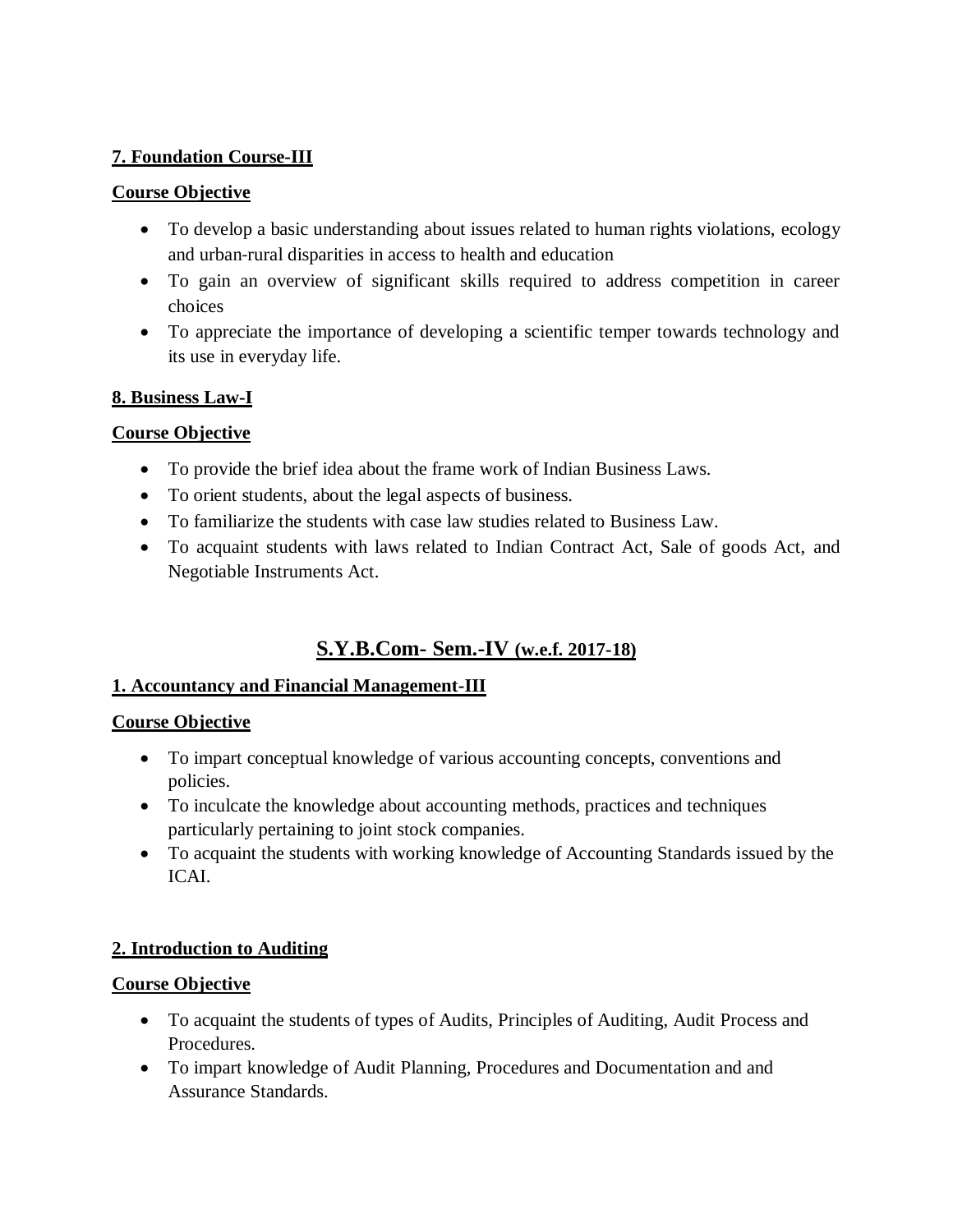- To instill in them elementary understanding of internal control and internal audit.
- To enable them to know the technique of Auditing viz. Vouching and Verification.

### **3. Commerce – IV (Management: Production & Finance)**

#### **Course Objectives**

- To acquaint the learners with the basic concepts of Production Management, Inventory Management &Quality Management.
- To provide basic knowledge about Indian Financial Systems.
- To update the learners with the recent trends in Finance.

### **4. Business Economics IV (Foundation of Public Finance)**

### **Course Objectives**

- To provide students with the tools to understand the underlying concepts and practical tradeoffs entailed in Public finance policy alternatives.
- To enable students to understand the primary functions of government like revenue, expenditure, debt and helps to analyze Budget.

### **5. Skill Enhancement Courses (SEC) Semester – IV ADVERTISING - II**

### **Course Objective**

- To highlight the role of advertising for the success of brands and its importance within the marketing function of a company.
- To understand the construction of an effective advertisement
- It aims to orient learners towards the practical aspects and techniques of advertising.
- It is expected that this course will prepare learners to lay down a foundation for advanced post-graduate courses in advertising

#### **6. Computer Programming**

#### **Course Objective**

- To introduce computer communication systems,
- To introduce Principles of DBMS.
- To make students amass the knowledge of DBMS using the case study of MS- ACCES.
- To develop skills to make queries using MS- ACCESS.

### **7. Foundation Course-IV**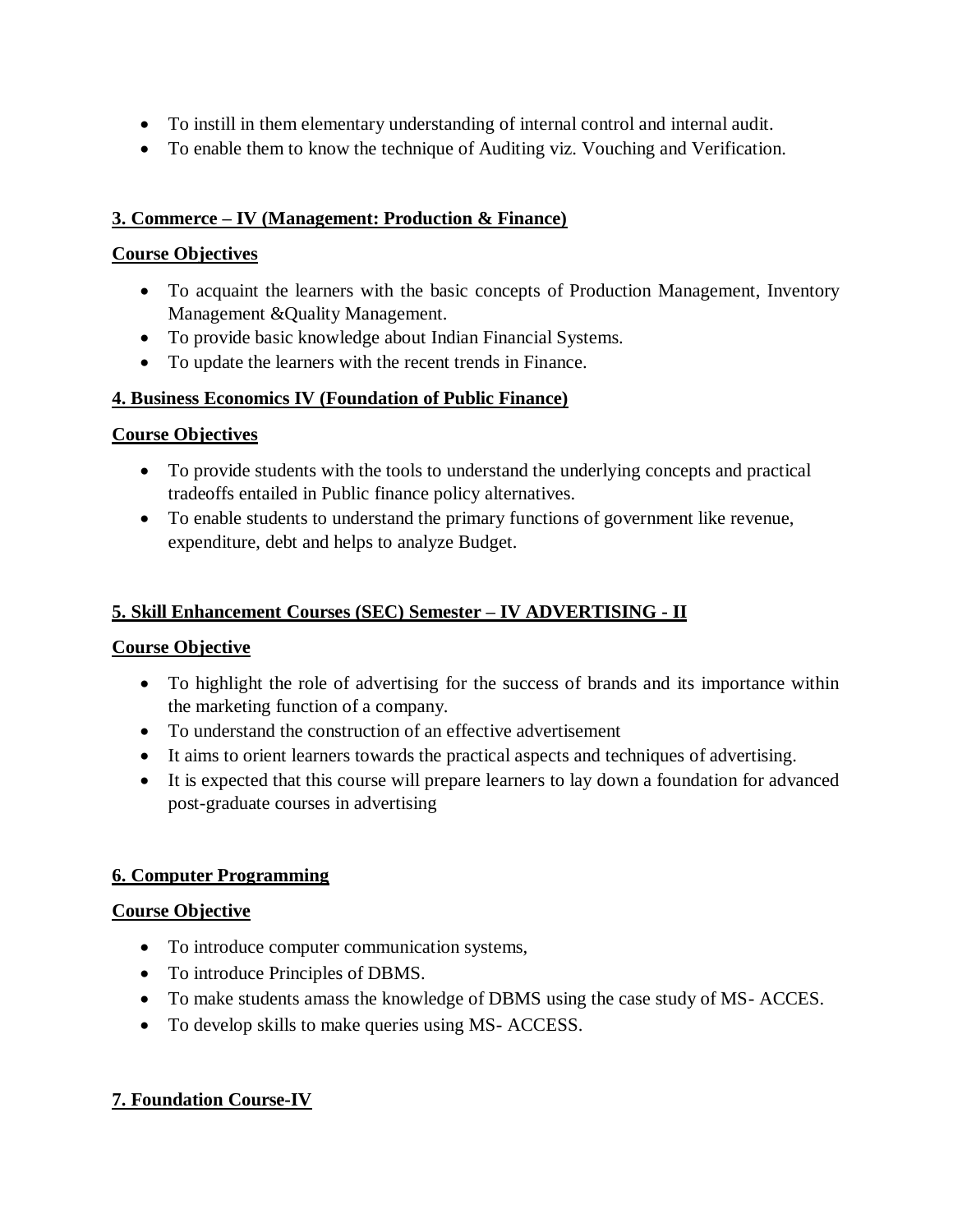### **Course Objective**

- To develop a basic understanding about significant, cotemporary Rights of citizens.
- To appreciate different approaches to understanding ecology
- To familiarize some significant modern technologies, features and its use in everyday life.
- To discuss the issues of control, access and misuse of technology.
- To gain an overview of significant skills required to address competition in career choices

### **8. Business Law-II**

#### **Course Objective**

- To provide the brief idea about the frame work of Indian Business Laws.
- To orient students, about the legal aspects of business.
- To familiarize the students with case law studies related to Business Law.
- To acquaint students with laws related to Indian Companies Act,2013,IPR,Partnership Act,2008 and Consumer Protection Act.

### **T.Y.B.Com- Sem.-V (w.e.f. 2018-19)**

#### **1. Financial Accounting and Auditing VII-Financial Accounting**

#### **Course Objectives: -**

- To create awareness about company accounts along with the provisions of Companies' Act and accounting as per Accounting Standards as per Indian GAAPs.
- To enable them to be aware of the basics of Accounting Standards and their application for preparation of financial statements of companies.

#### **2. Financial Accounting and Auditing VII- Cost Accounting**

- To impart knowledge of various costs on the basis of elements of cost, behaviour of cost and functions of cost.
- To acquaint the students of classification of costs and preparation of Cost Sheet.
- To help in ascertainment of Material and Labour Cost and allocation and apportionment of overheads across cost centres.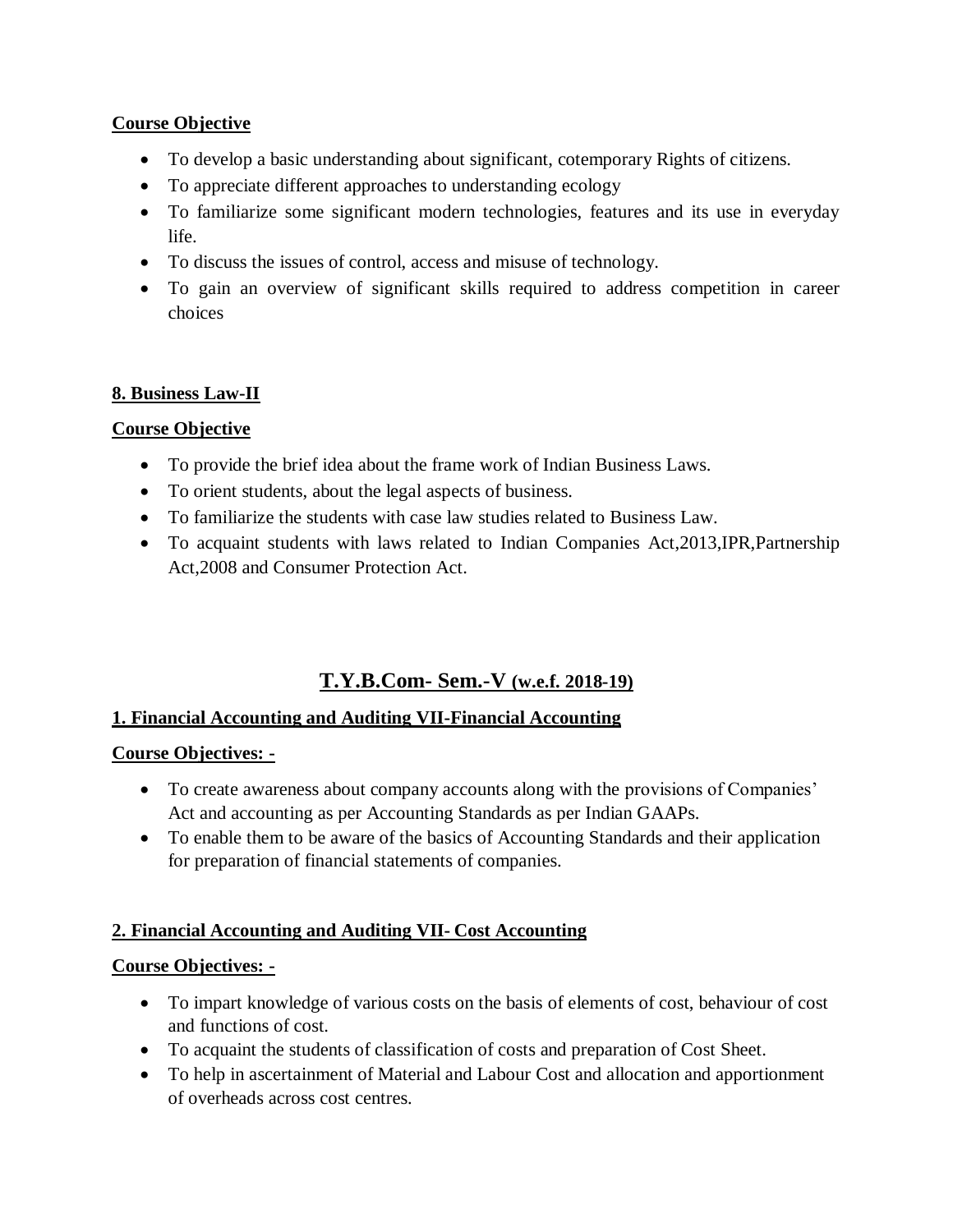### **3. Commerce – V (Marketing)**

#### **Course Objectives: -**

- To understand basic concept of marketing and marketing mix
- To understand marketing philosophy and generating ideas for Marketing Information System and Marketing Research
- To make students aware about Marketing Challenges faced by Marketing Managers in 21st **Century**
- To update the learners with Skills required for effective marketing
- To understand Competitive Strategies for Market Leader, Market Challenger, Market Follower

#### **4.Business Economics-V (Macro Economic Aspects of India)**

#### **Course Objectives**

- To understand various macroeconomic aspects of Indian economy and recent changes in policies related to three sectors of the economy I.e. Agriculture, Industrial and service sector including foreign
- To updates student about recent growing sectors and financial sectors like banking and insurance and gives an idea of money and capital market structure, growth and reforms.

#### **5.Skill Enhancement Courses (SEC) - Export Marketing-I**

#### **Course Objective**

- To acquaint the learners with the basic concepts of Export marketing
- To update the learners with Global Framework for Export Marketing
- To provide basic knowledge about Financial Incentives available to Indian Exporters
- To familiarize the learners with current trends in Export Marketing

#### **6. Computer System and Application**

- To introduce students the foundation of data communication, Networking and Internet
- To introduce MySQL, SQL
- To develop skill to make queries in MySQL.
- To introduce spread sheet
- To develop skill to use spread sheet for data analysis.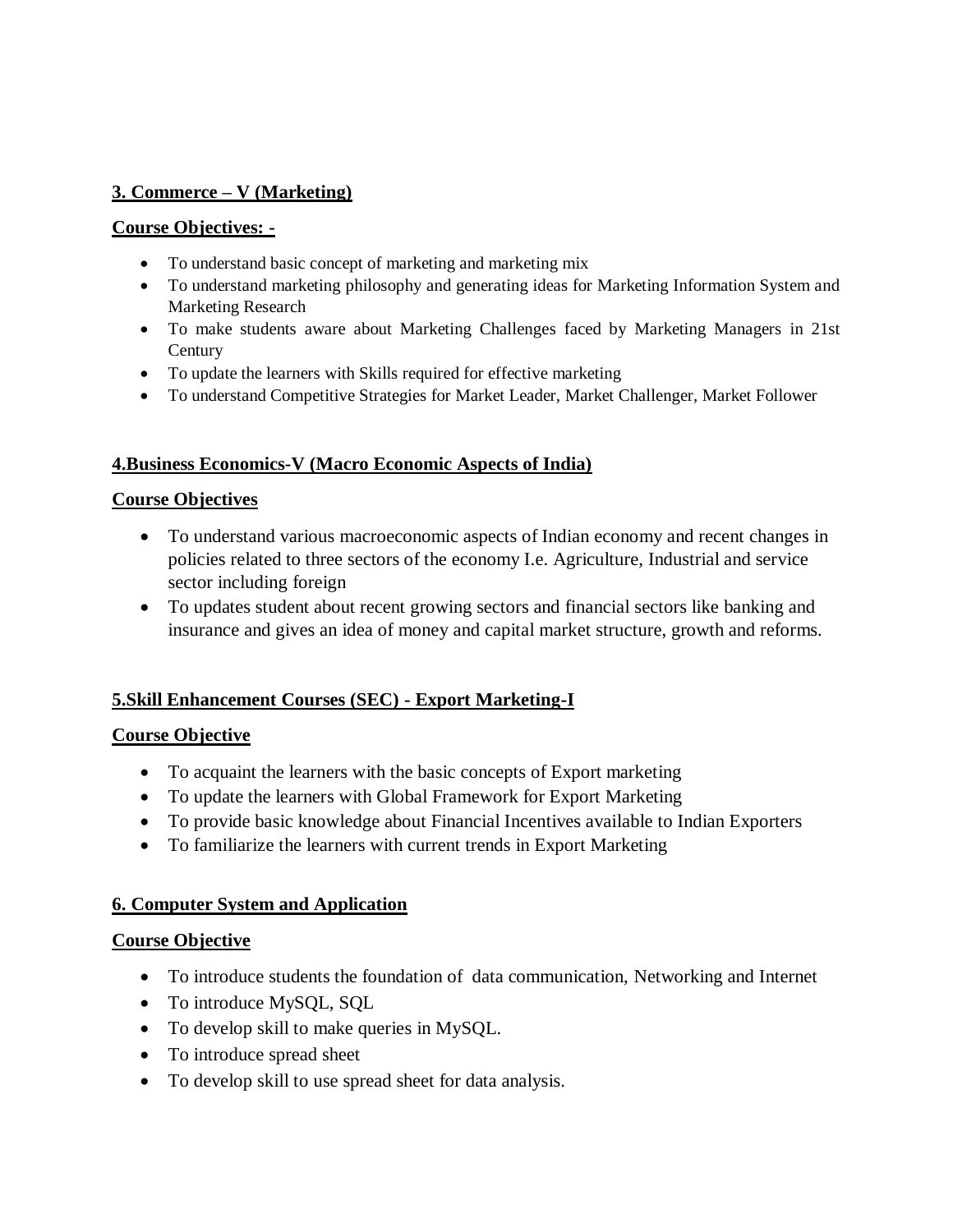Direct & Indirect Taxation Paper - II

#### **7. Direct & Indirect Taxation Paper – I (Income Tax)**

#### **Course Objective**

- To understand the basic concepts of Income, Scope of Income with reference to residential status of individuals and HUFs.
- To enable the students to know about the concept of exempt income.
- To acquaint them with computation of Taxable Income under various heads of incomes and deductions under Chapter VI-A.

## **T.Y.B.Com- Sem.-VI (w.e.f. 2018-19)**

#### **1. Financial Accounting and Auditing IX-Financial Accounting**

#### **Course Objective**

- To create awareness about company accounts along with the provisions of Companies' Act and accounting as per Accounting Standards as per Indian GAAPs.
- To enable them to be aware of the basics of Accounting Standards and their application for preparation of financial statements of companies.

#### **2. Financial Accounting and Auditing X-Cost Accounting**

#### **Course Objective**

- To impart knowledge of various methods and techniques of costing
- To enable them to know the difference between Financial Accounting and Cost Accounting and reconcile the profits of the same.
- To provide insights into various emerging concepts of Cost Accounting.

#### **3.Commerce – VI (Human Resource Management)**

#### **Course Objectives**

 To familiarize the student with the fundamental aspects of various issues associated with Human Resource Management as a whole.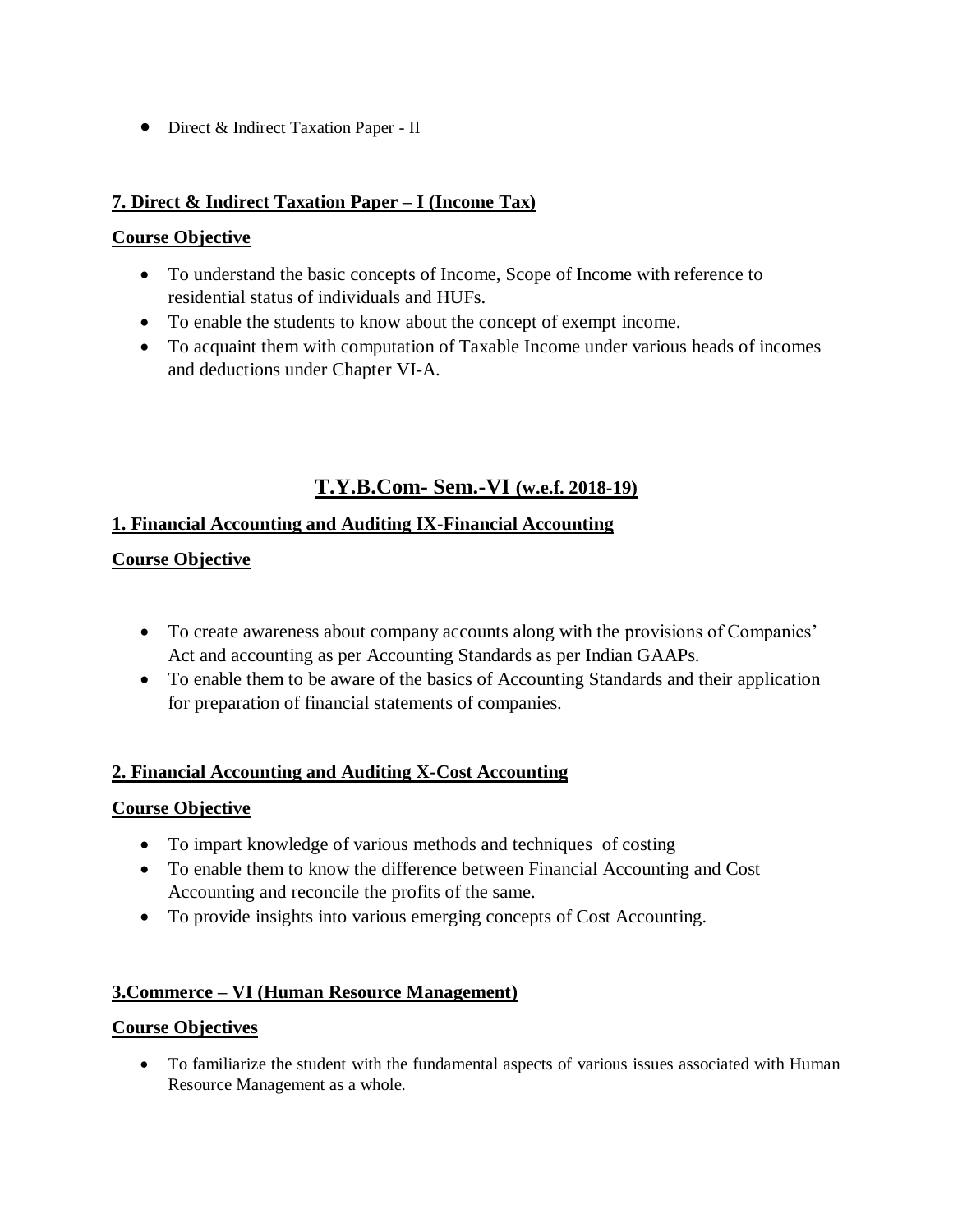- $\bullet$  To introduce the basic concepts, functions and processes  $\&$  create an awareness of the role, functions and functioning of Human Resource Management.
- To Understand the Concept and Process of HRP
- To understand the applications of HRIS
- To familiarize students with different theories of leadership and motivation
- To make students aware about Human Resource Challenges faced by HR mangers
- To update the learners with the recent trends in HRM.

#### **4.Business Economics-VI (International Economics)**

#### **Course Objectives**

- To create an awareness about an international trade, and its determinants with a detail understanding of important theories of International trade.
- To explain views related to free and protection trade, new international issues like BREXIT ASAEN, balance of payment, exchange rate and role of Central Bank in monetary management.

#### **5.Skill Enhancement Courses (SEC) – Export Marketing-II**

#### **Course Objective**

- To acquaint the learners with Product Planning and Pricing Decisions for Export Marketing
- To make students aware recent trends Export Distribution and Promotion
- To familiarize students with different sources of Export Finance
- To provide basic knowledge about Export Procedure and Documentation

#### **6. Computer systems & Applications Paper –II**

- To introduce E-Commerce, E- Commerce security, its limitations and M- Commerce
- To introduce the programming Language Visual Basic.
- To develop programming skills in VB.
- To make students amass the knowledge of different functions available in spread sheet.
- To develop skill to analyze data using spread sheet.
- To introduce advanced excel.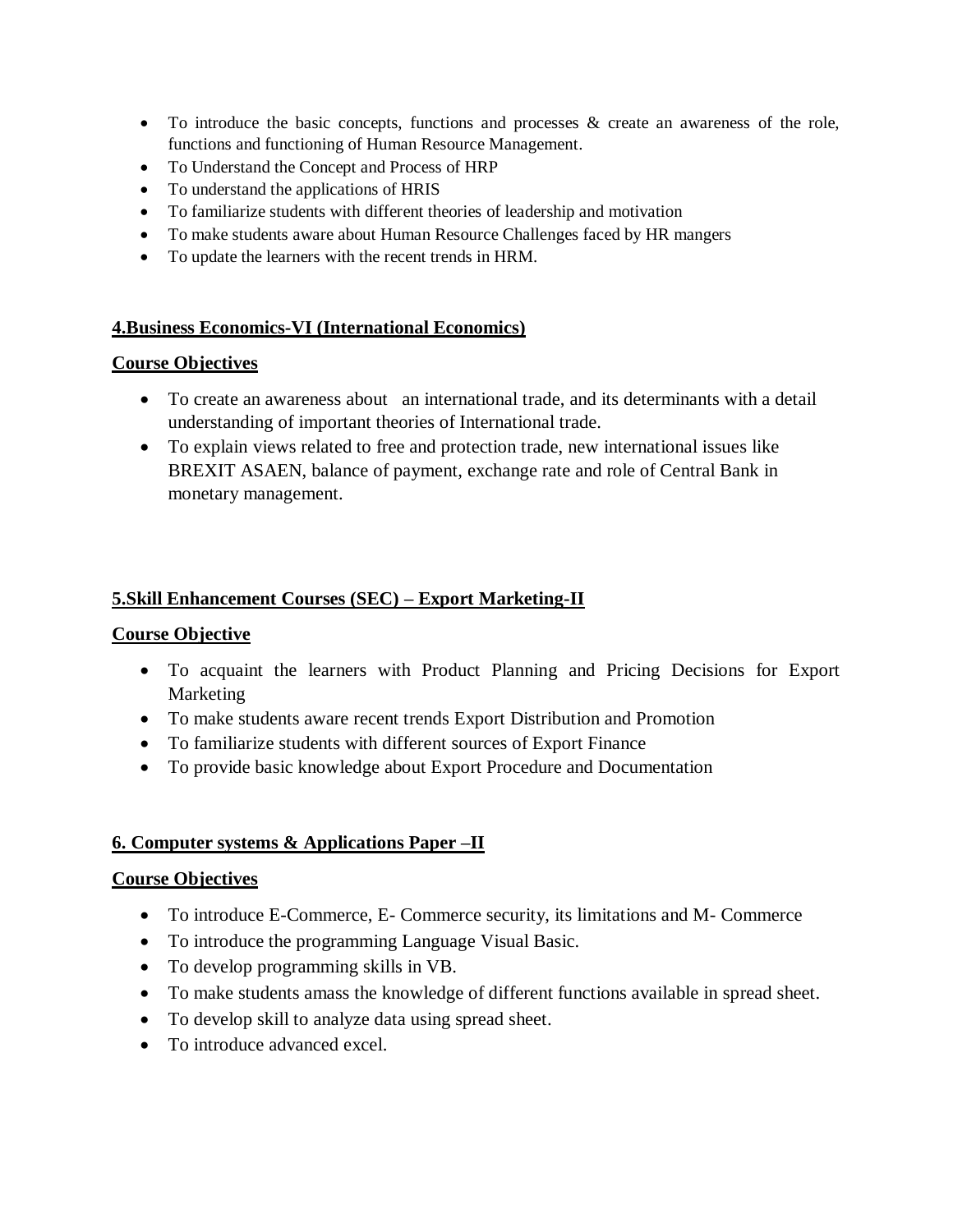### **7. Direct & Indirect Taxation Paper – II(Service Tax and MVAT)**

### **Course Objectives**

- To enable the students to acquire knowledge about negative list of services and excluded services.
- To enlighten the students with Computation of Service Tax, Cenvat Credit and other procedures.
- To acquaint the students of various definitions and concepts of MVAT viz. Point of Taxation.
- To expose them to liability for registration with reference to limits of Turnover. and computation of MVAT liability.

### **M.Com – Part I – Semester I (w.e.f. 2016-17)**

### **1) Economics for Business Decision**

### **Course Objectives**

- This course is designed to equip the students with basic tools of economic theory and its practical applications
- The course aims at familiarising the students with the understanding of the economic aspects of current affairs and thereby prepares them to analyse the market behaviour with economic way of thinking
- In addition to providing an insight into application of economic principles in business decisions, it also intends to widen analytical ability of the students and to provide them a foundation for further study of economics
- In order to make the study practical oriented, the paper requires discussion of some cases involving the use of concepts of business economics

# **2) Cost And Management Accounting Course Objectives**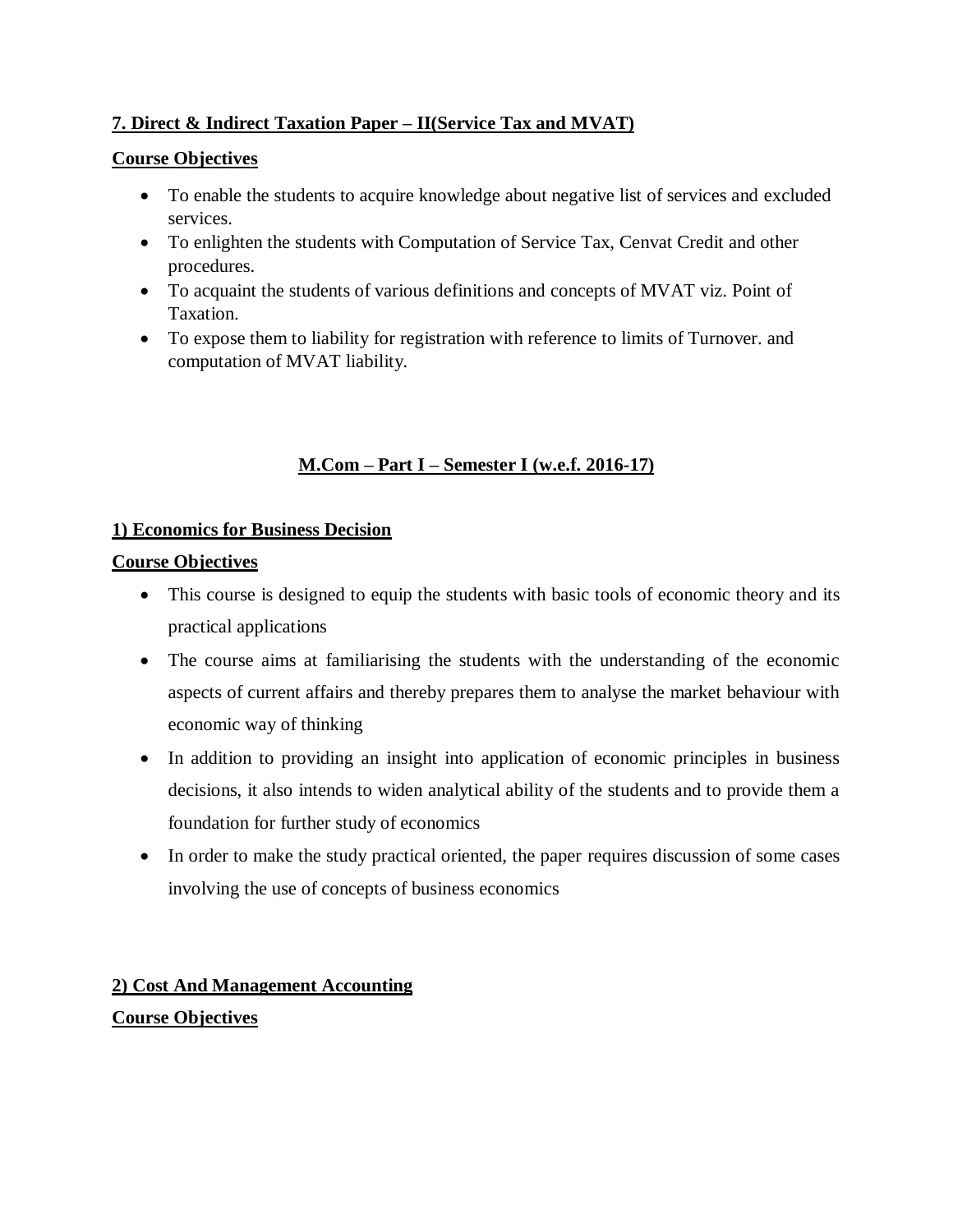- To enhance the abilities of learners to develop the concept of Cost and management accounting and its significance in the business
- To enable the learners to understand, develop and apply the techniques of costing in the decision making in the business corporate
- To enable the learners in understanding, developing, preparing and presenting the financial report in the business corporate

#### **3) Strategic Management**

### **Course Objectives**

- To enable the learners to understand new forms of Strategic Management concepts and their use in business
- To provide information pertaining to Business, Corporate and Global Reforms
- To develop learning and analytical skills of the learners to enable them to solve cases and to provide strategic solutions
- To acquaint the learners with recent developments and trends in the business corporate world

# **4) Ethics & Corporate Governance Course Objectives**

- To familiarize the learners with the concept and relevance of Business Ethics in the modern era
- To enable learners to understand the scope and complexity of Corporate Social responsibility in the global and Indian context

### **M.Com – Part I – Semester II (w.e.f. 2016-17)**

# **1) Macro Economics Concepts and Applications Course Objectives**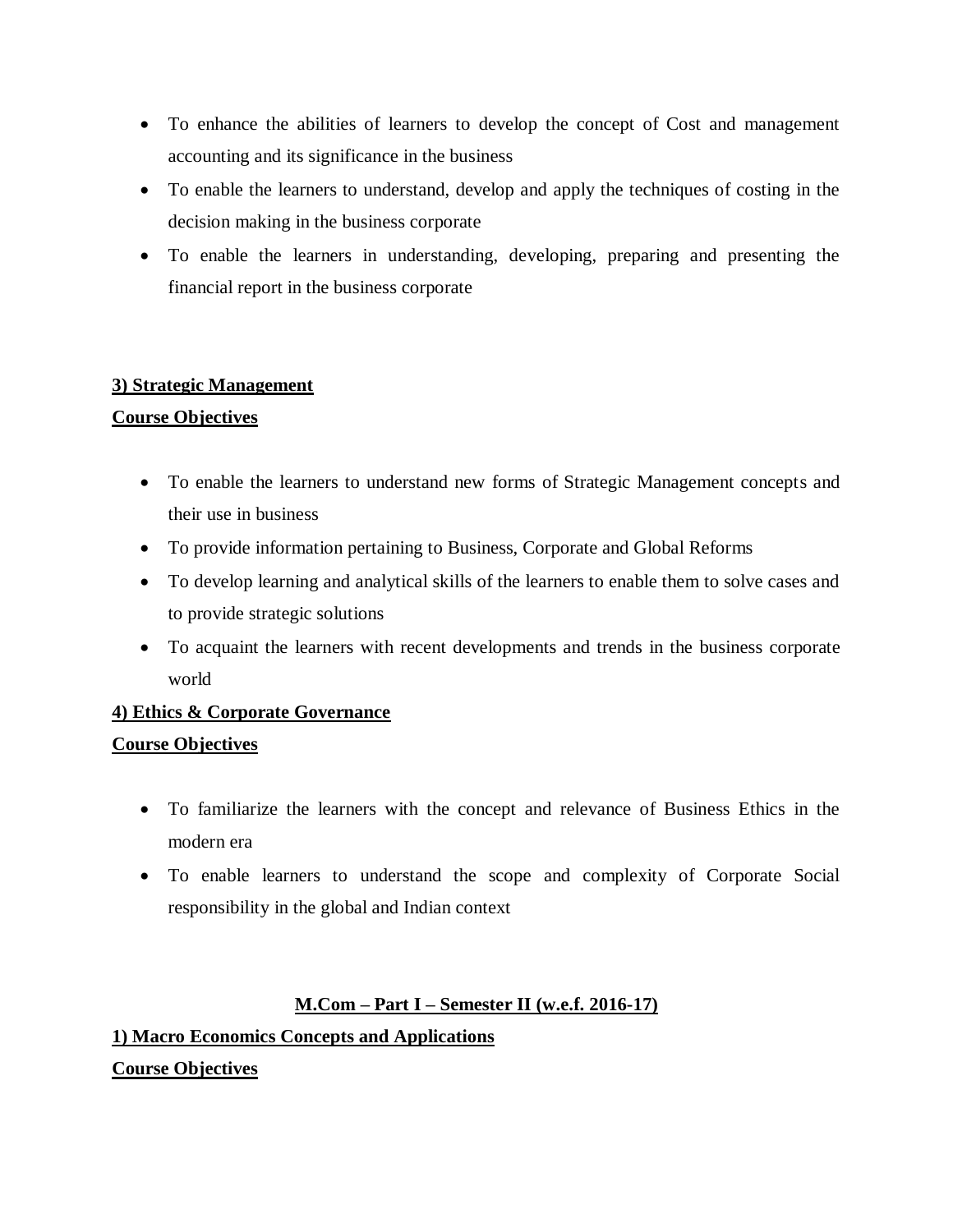- The heavily application-oriented nature of macroeconomics course is introduced in order to enable the learners to grasp fully the theoretical rationale behind policies at the country as well as corporate level
- This course the learners to receive a firm grounding on the basic macroeconomic concepts that strengthen analysis of crucial economic policies
- Learners are expected to regularly read suggested current readings and related articles in the dailies and journals are analyzed class rooms

#### **2) Corporate Finance**

#### **Course Objectives**

- To enhance the abilities of learners to develop the objectives of Financial Management
- To enable the learners to understand, develop and apply the techniques of investment in the financial decision making in the business corporate
- To enhance the abilities of learners to analyse the financial statements

#### **3) Research Methodology**

#### **Course Objectives**

- To enhance the abilities of learners to undertake research in business  $\&$  social sciences
- To enable the learners to understand, develop and apply the fundamental skills in formulating research problems
- To enable the learners in understanding and developing the most appropriate methodology for their research
- To make the learners familiar with the basic statistical tools and techniques applicable for research

#### **4) E-Commerce**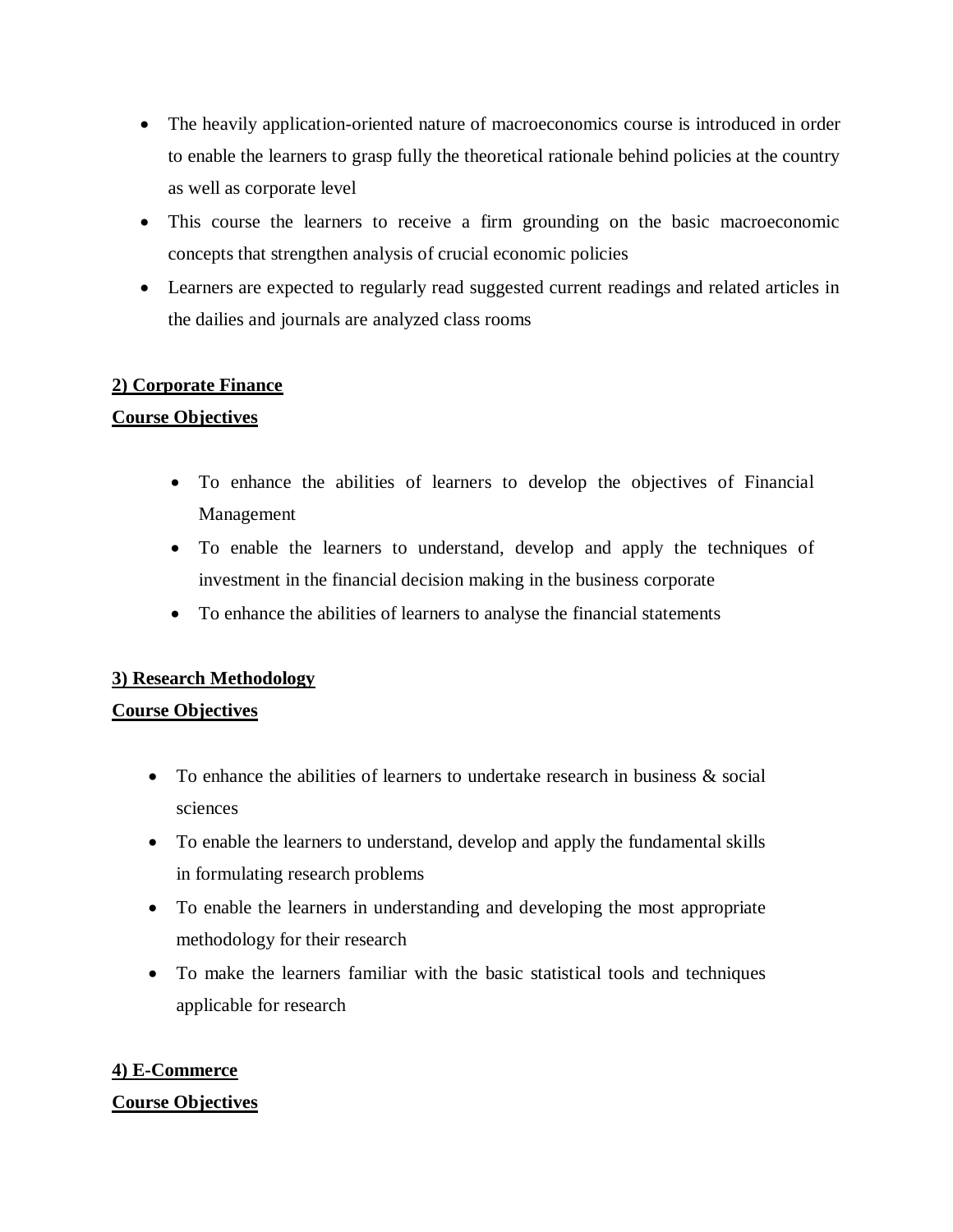- To provide an analytical framework to understand the emerging world of ecommerce
- To make the learners familiar with current challenges and issues in ecommerce
- To develop the understanding of the learners towards various business models
- To enable to understand the Web- based Commerce and equip the learners to assess ecommerce requirements of a business
- To develop understanding of learners relating to Legal and Regulatory Environment and Security issues of E-commerce

### **M.Com – Part II – Semester III (w.e.f. 2017-18)**

### **1) Direct Tax**

#### **Course Objectives**

- To acquaint the students with basic principles underlying the provisions of direct and indirect tax laws.
- To develop a broad understanding of the tax laws and accepted tax practices. To give an understanding of the relevant provisions of Direct Tax Code.
- To introduce practical aspects of tax planning as an important managerial decisionmaking process. Expose the participants to real life situations involving taxation
- To equip them with techniques for taking tax-sensitive decisions.

#### **2) Advanced Cost Accounting**

- To provide adequate knowledge on cost accounting practices
- To help students in formulating overhead using predetermined rates and Activity-Based costing.
- To summarize process cost accounting and prepare a process cost report.
- To equip the students for designing and Implementing cost control, cost reduction programme and different cost system.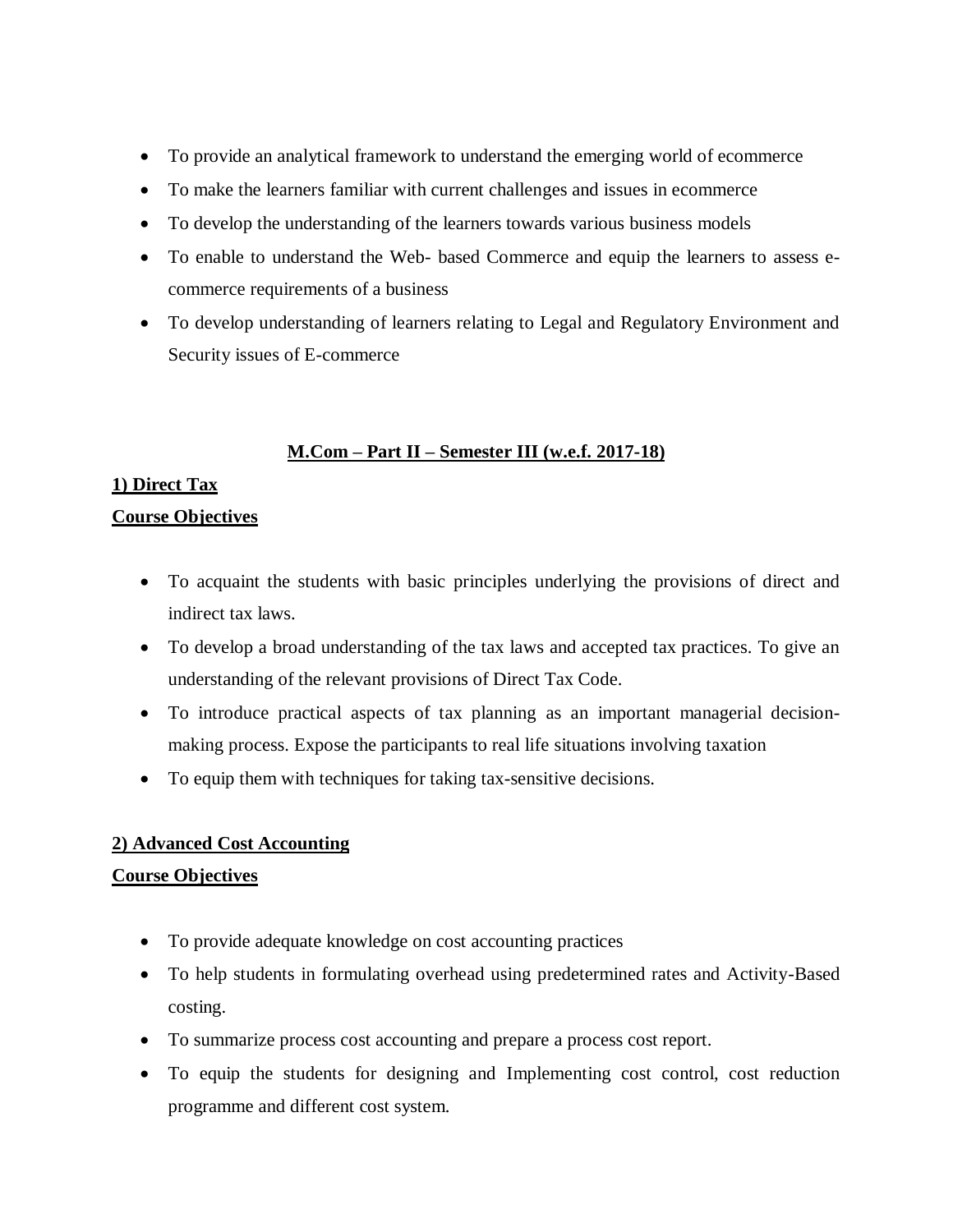### **3) Advanced Financial Accounting**

#### **Course Objectives**

- To demonstrate how reporting is done in banking Industry.
- To help students in analyzing the report of Insurance and Banking Industry
- To help students in assessing report of company.
- To understand the concept of IFRS

### **M.Com – Part II – Semester IV (w.e.f. 2017-18)**

### **1) Financial Management**

### **Course Objectives**

- To develop ability to analyze and interpret various tools of financial analysis and planning.
- To gain knowledge of management and financing of working capital.
- To understand concepts relating to financing and investment decision.

### **2) Indirect Tax- Introduction of Goods and Service Tax**

### **Course Objectives**

- To provide an in depth study on the various provisions of indirect taxation laws and their impact on business decision-making.
- To aims to test the student's ability to
- To understand the principles underlying the Indirect Taxation Statutes (with reference to Goods and Services Tax Act, Customs Act).
- To the assessable value of transactions related to goods and services for levy and determination of duty to liability.

### **3) Corporate Financial Accounting**